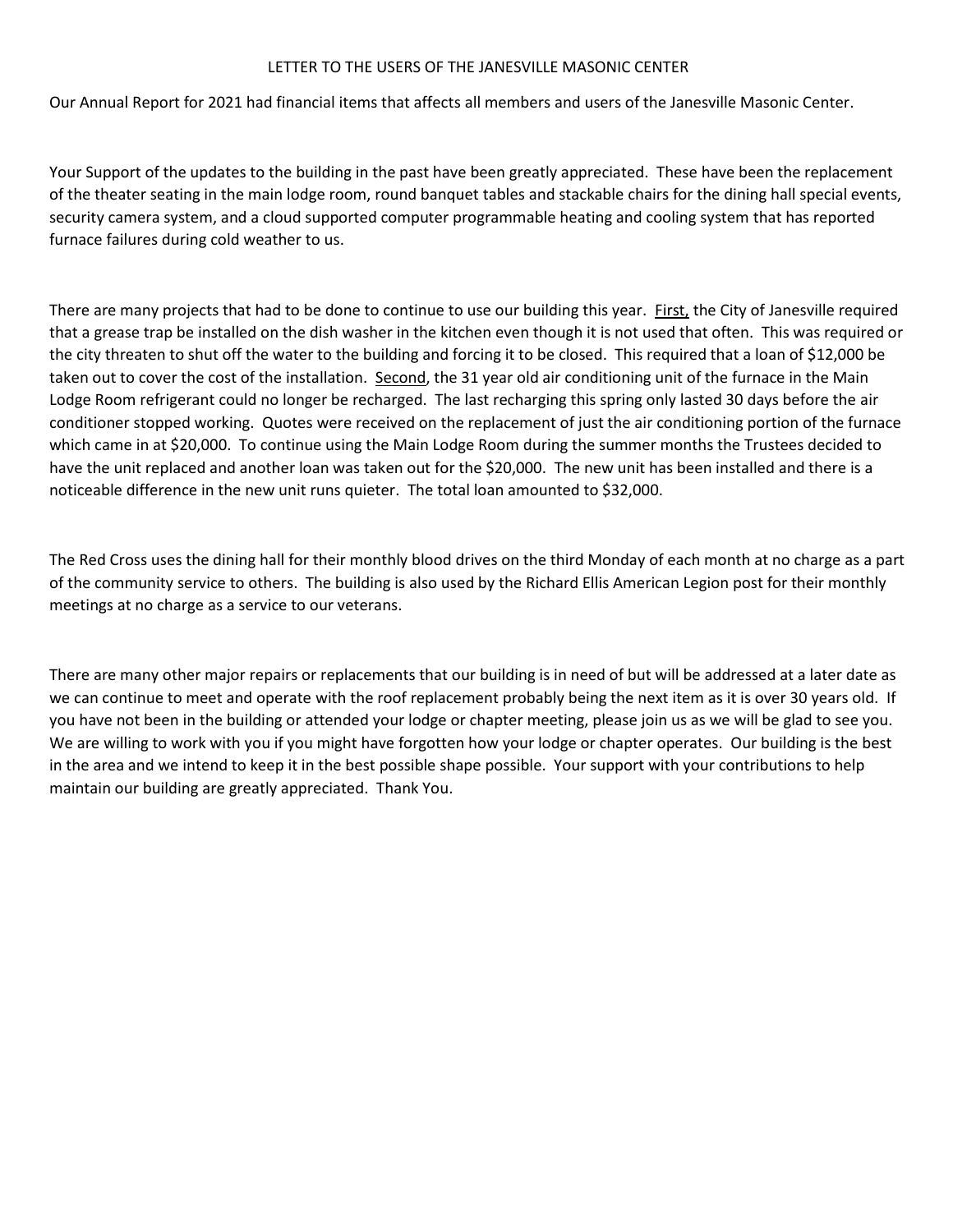## **JANESVILLE MASONIC CENTER TRESTLE BOARD**

**E-MAIL: [jvlmactr@att.net](mailto:jvlmactr@att.net) Website: JVLMASONS.COM**

**OFFICE HOURS: MONDAYS, 9 AM TO 11:00 AM**

**JANESVILLE-WESTERN STAR #55 Derek Henze, W.M. (262-473-9585) Larry Preston - Sec. /Teas. (608-201-2991)** 

| Larry Preston - Sec. / reas. (606-201-2991) |                |                  |                                                                                              |  |  |  |  |  |  |
|---------------------------------------------|----------------|------------------|----------------------------------------------------------------------------------------------|--|--|--|--|--|--|
| <b>NOV</b>                                  | $\blacksquare$ | 7:00PM           | <b>TRUSTEE &amp; BUDGET NO MEETING</b>                                                       |  |  |  |  |  |  |
| <b>NOV</b>                                  | - 8            | 6:00PM<br>7:00PM | DINER (PLEASE LET DEREK (262-473-9585) KNOW IF YOU WILL BE EATING<br><b>STATED MEETING -</b> |  |  |  |  |  |  |
| <b>NOV 22</b>                               |                | 6:00PM<br>7:00PM | DINER (PLEASE LET DEREK (262-473-9585) KNOW IF YOU WILL BE EATING<br><b>STATED MEETING</b>   |  |  |  |  |  |  |

**Hello Brothers,**

**Welcome to Fall! It is time to gear up and start the preparations for the white stuff that falls from the skies. I am getting in my last few rides on my Harley and will be putting it into storage. The kids are also bummed that it is time to take the down the trampoline too.**

**With this also comes with new opportunity. Sledding, skiing, and snowmobiling is on the horizon.**

**That being said, we have new opportunities at our lodge as we approach the last quarter of the year. You should have already received your dues notice and Bro. Larry added a special note. Please make a consideration this year to contribute a little bit extra as you can because of all the large building expenses we have had this last couple years. We also have lodge elections coming up too! I am very excited because we have so many good people to choose from. It is going to be hard to pick! Please let me know if you are interested in any particular position so that we can be prepared for the ballots.**

**We are going to continue to finish strong with degree work this year and gear up for an amazing 2022.**

**Cheers Brothers, Bro. Derek Cell: 262.473.9585**

**DUES NOTICES – YOU CAN PAY BY CREDIT CARD ONLINE AT "55-wi.ourlodgepage.com". Use your Grand Lodge number on your dues notice or card to setup your account. NO DEBIT CARDS PLEASE, IF DEBIT CARD IS USED, PLEASE INCLUDE ADDITIONAL \$4.04 PLUS \$0.99 TO COVER FEES CHARGED TO THE LODGE FOR THE USE OF DEBIT CARDS.**

**Jane Blackwood Secretary (608-346-8435) RON RASMUSSEN W.P. (608-774-1613)**

**JANESVILLE CHAPTER #69 - O.E.S. ROSIE FISCUS W.M. (608-835-7808)**

- **OCT 27 7:00PM STATED MEETING – 7:30PM 125(+1) ANNIVERSARY CELEBRATION – OPEN TO THE PUBLIC**
- **NOV 10 7:30PM STATED MEETING – Refreshments – Jane Blackwood**
- **NOV 24 NO MEETING**

**Janesville had to cancel out 125th celebration in 2020 because of COVID, we will be celebrating that momentous event at our meeting on October 27, short meeting at 7 and program (open to the public) and refreshments at 7:30. Please join us. Roaring 20's is the theme, so attire from that era is appropriate.** 

**Please join us when you can. Let us know if you know of anyone needing sunshine.**

**\*\*\*\* Sunshine person for Janesville is: Beth Ratzburg (920-691-6985) \*\*\*\* \*\*\*\* Sunshine person for Beloit is: Jane Sholes (608-295-2000) \*\*\*\* Please call them if you know of anyone who needs Sunshine or a "Thinking of You" card.**

**JOB'S DAUGHTERS BETHEL #21 MOM VALERIE BRINKMAN-KAMPMANN, BETHEL GUARDIAN (608)201-5049 , Guardian Secretary () MOM KELLEY MAROTTA, Guardian (608)931-0322 NOV 7 5:00PM STATED MEETING NOV 21 2:00PM STATED MEETING**

**SHRINE CLUB CLUB CLUB DUANE HARVEY (608-754-1377)**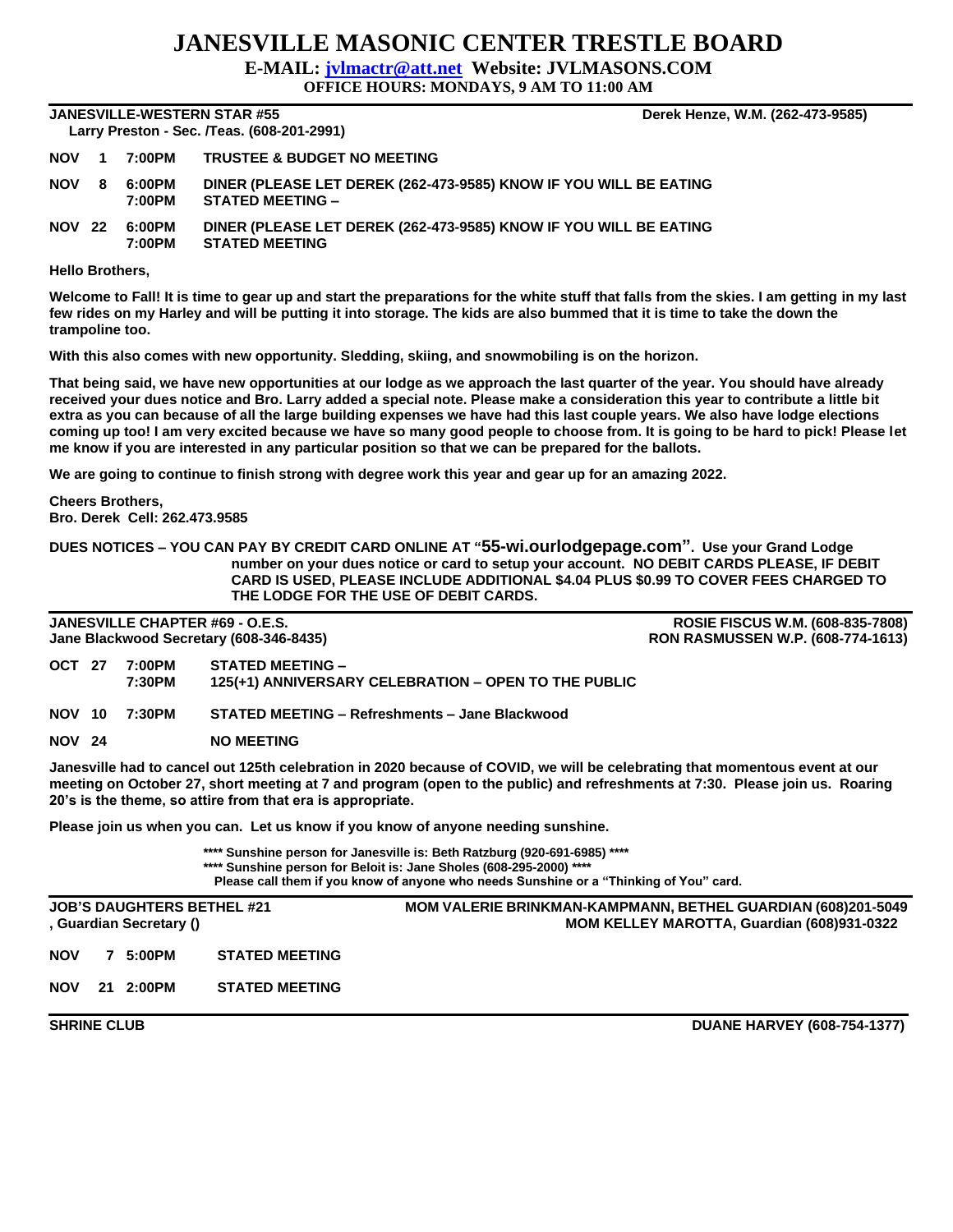

## **JANESVILLE'S TRESTLE-BOARD DESIGNS**

**E-mail: [jvlmactr@ATT.NET](mailto:jvlmactr@ATT.NET) Website: jvlmasons.com** *NOVEMBER 2021*



| <b>SUNDAY</b>                                                                                   | <b>MONDAY</b>                                                                                                                                | <b>TUESDAY</b>                                                    | ITV TEINDER EVE I<br><b>WEDNESDAY</b>                                | <b>THURSDAY</b>           | <b>FRIDAY</b> | <b>SATURDAY</b>                                                                |
|-------------------------------------------------------------------------------------------------|----------------------------------------------------------------------------------------------------------------------------------------------|-------------------------------------------------------------------|----------------------------------------------------------------------|---------------------------|---------------|--------------------------------------------------------------------------------|
|                                                                                                 |                                                                                                                                              |                                                                   |                                                                      |                           |               |                                                                                |
|                                                                                                 | 1<br><b>JANESVILLE-</b><br><b>WESTERN</b><br><b>STAR</b><br><b>TRUSTEES &amp;</b><br><b>FINANCE</b><br><b>COMMITTEE</b><br><b>NO MEETING</b> | $\overline{2}$                                                    | $\mathbf{3}$                                                         | $\overline{4}$            | 5             | 6<br>MEET, STUDY,<br>FELLOWSHIP,<br><b>AND</b><br><b>BREAKFAST</b><br>9:00 AM  |
| $\overline{7}$<br><b>JOB'S</b><br><b>DAUGHTERS</b><br>5:00PM<br><b>STATED</b><br><b>MEETING</b> | 8<br><b>JANESVILLE-</b><br><b>WESTERN</b><br><b>STAR</b><br>#55<br>7:00PM<br><b>MEETING</b>                                                  | 9<br><b>AMERICAN</b><br><b>LEGION</b><br><b>MEETING</b><br>6:00PM | 10<br><b>CHAPTER 69</b><br>7:30PM<br><b>STATED</b><br><b>MEETING</b> | 11                        | 12            | 13<br>MEET, STUDY,<br>FELLOWSHIP,<br><b>AND</b><br><b>BREAKFAST</b><br>9:00 AM |
| 14                                                                                              | 15<br><b>BLOOD DRIVE</b><br>9:30AM-2:30PM<br><b>ZOR SHRINE</b><br><b>CLUB</b><br>7:00PM                                                      | 16                                                                | 17                                                                   | 18                        | 19            | 20<br>MEET, STUDY,<br>FELLOWSHIP,<br><b>AND</b><br><b>BREAKFAST</b><br>9:00 AM |
| 21<br><b>JOB'S</b><br><b>DAUGHTERS</b><br>2:00PM<br><b>STATED</b><br><b>MEETING</b>             | 22<br><b>JANESVILLE-</b><br><b>WESTERN</b><br><b>STAR</b><br>#55<br>7:00PM<br><b>MEETING</b>                                                 | 23                                                                | 24<br><b>CHAPTER 69</b><br><b>OES</b><br><b>NO MEETING</b>           | 25<br><b>THANKSGIVING</b> | 26            | 27<br>MEET, STUDY,<br>FELLOWSHIP,<br><b>AND</b><br><b>BREAKFAST</b><br>9:00 AM |
| 28                                                                                              | 29                                                                                                                                           | 30                                                                |                                                                      |                           |               |                                                                                |
|                                                                                                 |                                                                                                                                              |                                                                   |                                                                      |                           |               |                                                                                |

**AMERICAN RED CROSS BLOOD DRIVE: The Trustees are providing our building to the American Red Cross as a courtesy to the community and the American Red Cross. The American Red Cross will be holding a monthly Blood Drive every third Monday of the month from 9:30 am to 2:30 pm. Please help support them. Walk-ins are welcome but appointments are best. Appointments can be made through the jvlmasons.com website and clicking on the Red Cross icon or by going to redcrossblood.org. The next Blood Drives will be NOVEMBER 15 and DECEMBER 20.** 

**HELP: THE 32-YEAR-OLD AIR CONDITIONER FOR THE MAIN LODGE ROOM HAS SEEN ITS BETTER DAYS AND QUIT. THE TRUSTEES HAVE RECEIVED QUOTES FOR THE REPLACEMENT AT A COST OF \$20,000. YOUR HELP IS APPRECIATED HELPING THE MASONIC CENTER OFFSET THE COST OF THIS REPLACEMENT. EARLIER THIS YEAR THE CITY OF JANESVILLE REQUIRED THE CENTER INSTALL A GREASE TRAP IN THE LITTLE USED KITCHEN WHICH COST THE CENTER \$12,100. THE CENTER WILL BE TAKING OUT AN ADDITIONAL LOAN TO COVER THE AIR CONDITION UNIT FOR A TOTAL LOAN OF \$32,000. HELP YOUR LODGE WITH YOUR DONATIONS.**